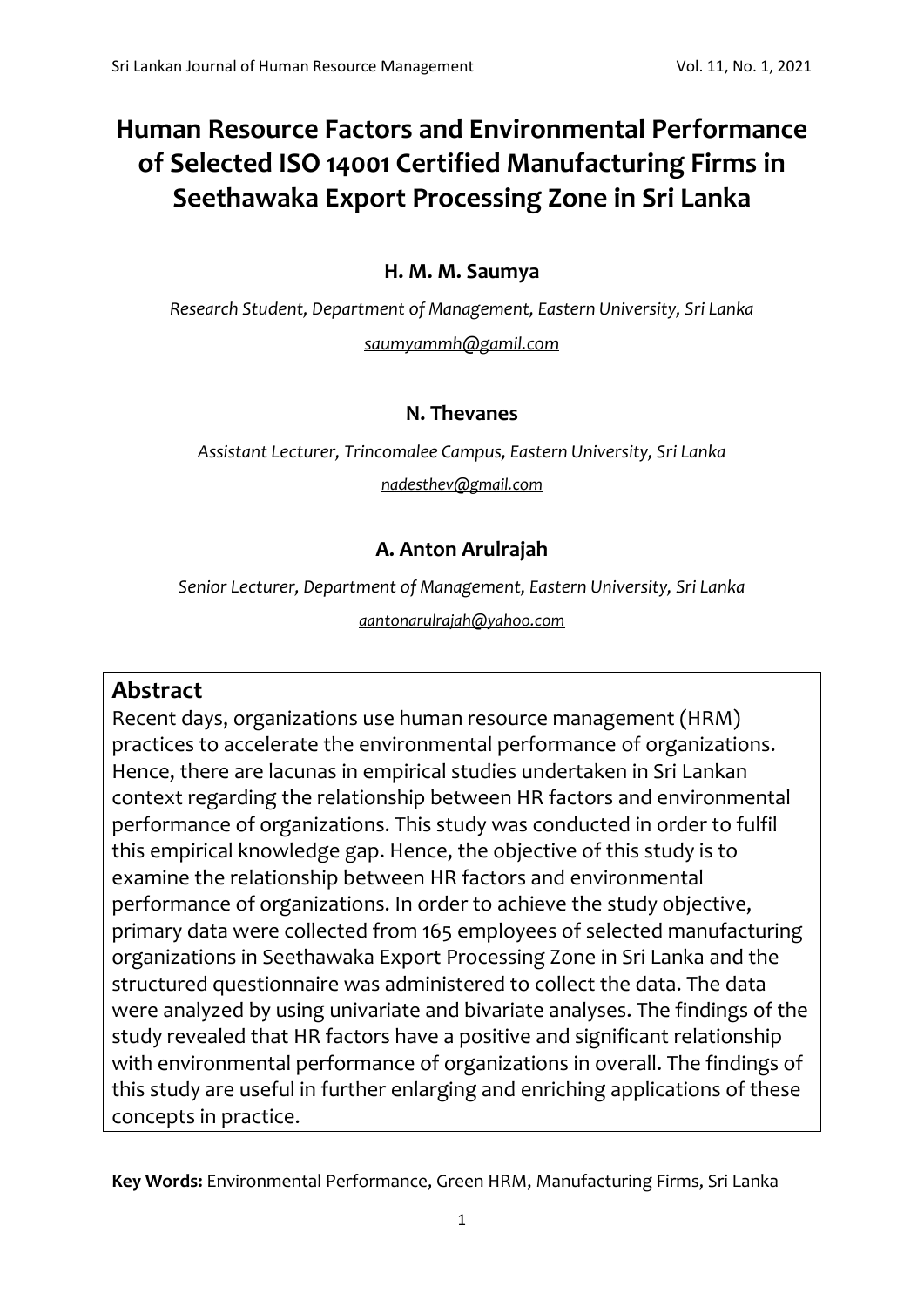# **Introduction**

The present world is confronting with grave environmental problems such as climate change, global warming, devastation of bio diversity, ozone depletion, droughts, floods, tsunami, water scarcity, rising sea level and many more as the consequences of poor environmental concern of the people as well as industries. These consequences of grave environmental problems threaten the sustainable living on this planet, which calls for immediate and collective responses from both developed and developing countries. Thus, individuals and industries are requested to act in an environmental responsible manner in order to mitigate the negative environmental effects and enhance the positive environmental effects in order to ensure the safest life. In order to respond to this issue, organizations and individuals strive to act in an environmental responsible manner to prove their environmental concern.

According to the Central Bank Report of Sri Lanka (2018), Sri Lankan pollution index was recorded as 58.62% which is comparatively higher than previous years. Hence, Sri Lankan government continued its efforts to strengthen the institutional framework for the preservation of the environment in order to maintain a balance between the environment and economic growth to achieve sustainable development (Central Bank Report, 2018). In this sense, Sri Lankan organizations are paying more attention on act as the environmentally and socially responsible entities nowadays than before.

HRM has proved its value in a challenging, diverse world as a pillar in the broad field of management and contributes to the success of the organizations. As employees are considered as a major type of stakeholders in determining the environmental excellence of organizations, there is a highly felt need for HRM to ensure environmental sustainability. Hence, contemporary organizations are increasingly attempting to do the adaptation of the new branch of HRM called green human resource management (green HRM) which contributes to transform normal employees into the green employees to enhance the environmental performance of the organization (Opatha, 2013; Opatha, and Arulrajah, 2014; Opatha, 2015). Green HRM practices are aimed at ensuring the availability of highly productive, motivated and contented team of employees who could contribute towards the achievement of superior environmental performance of organizations. Based on the above arguments, it is possible to conclude that HR factors play a significant role in determining the environmental performance of organizations.

In this context, recently number of environmental scholars (e.g., Luu, 2019; Mousa and Othman, 2020; Amrutha and Geetha, 2019; Islam, Jantan, Yusoff, Chong, and Hossain, 2020; Luu, 2020; Joshi and Dhar, 2020; Pham, Jabbour, Vo-Thanh, Huynh, and Santos, 2020; Ababneh, 2021) discussed the importance of HR factors in achieving the environmental performance of organizations. However, most of the studies were carried out in the perspective of developed countries. A very little amount of studies (e.g., Opatha and Arulrajah, 2014; Arulrajah, Opatha, and Nawaratne, 2015; Arulrajah and Opatha, 2016; Arulrajah, Opatha, and Nawaratne, 2016) have been done in Sri Lankan context. Most of the Sri Lankan studies are review and conceptual papers. A very few empirical research has been conducted (e.g., Opatha and Kottawatta, 2020a) regarding Green HRM in Sri Lanka. Thus, from the researchers' point of view there is an empirical and methodological gap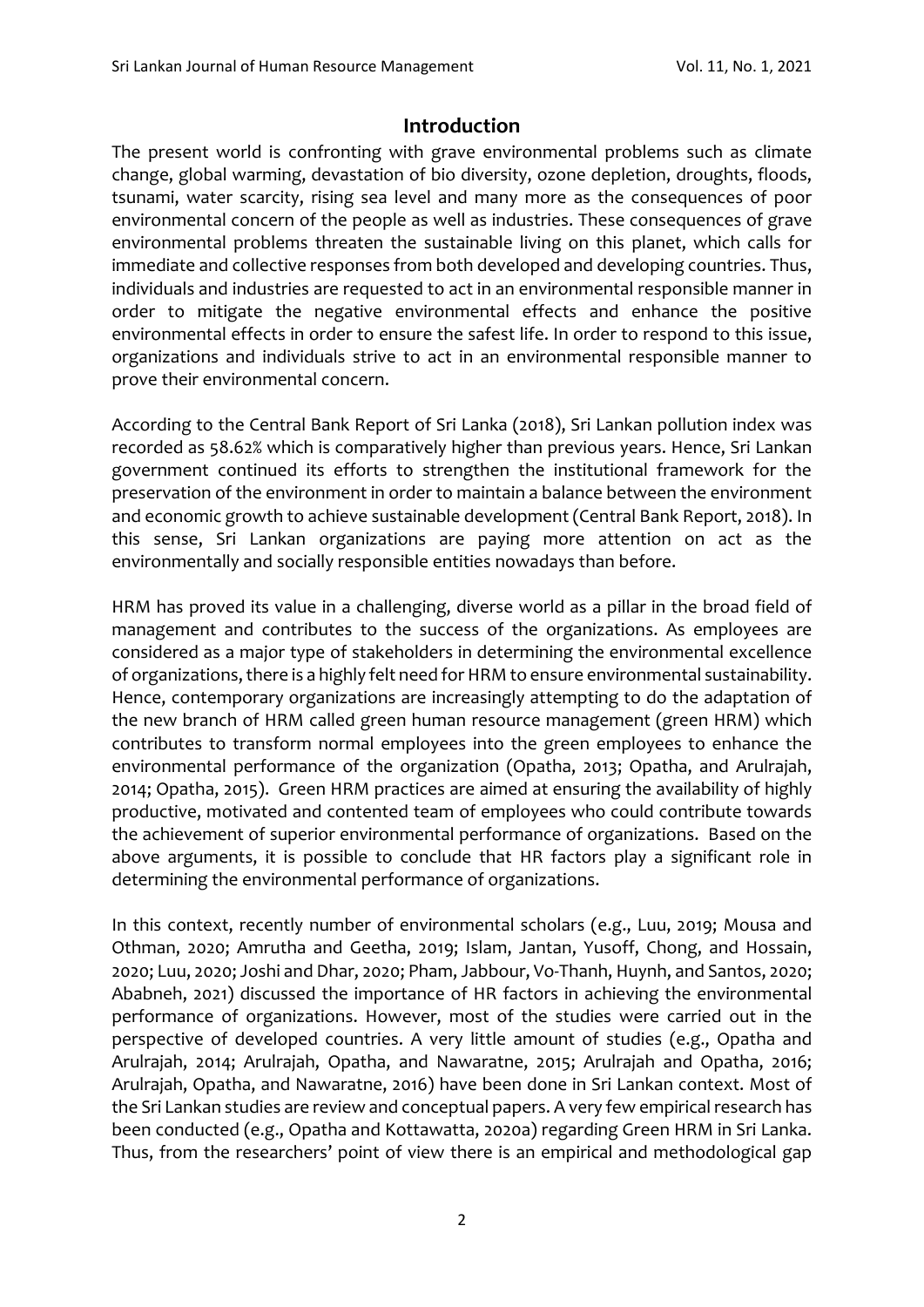observed regarding the relationship between HR factors and environmental performance of organizations in Sri Lankan context.

The manufacturing sector registered a marginal growth in 2018. As per the index of industrial pollution (IIP), the overall manufacturing sector's pollution level increased by 0.8 percent in 2018 (Central Bank Report of Sri Lanka, 2018). Hence, Sri Lankan manufacturing organizations were increasingly required to adapt the green manufacturing practices to serve the natural environment. Hence, manufacturing organizations require the green employees to successfully implement their green manufacturing practices. International Organization for Standardization (ISO) 14001 is an internationally agreed standard that sets out the requirements for an environmental management system (EMS). Thus, manufacturing organizations strive to gain this award to ensure the legal compliance and competitive advantage. Thus, considering the above reasons this study was undertaken in ISO 14001 manufacturing companies. This study aims to examine the relationship between HR factors and environmental performance of selected ISO 14001 certified manufacturing firms in Seethawaka Export Processing Zone in Sri Lanka.

This study is worthwhile as it has both theoretical significance as well as empirical significance. From the theoretical perspective the results and findings are expected to contribute to green HRM literature in Sri Lankan context. From the practical perspective, the researchers believe that the results of this study will help to understand the importance of HR factors for the manufacturing firms to ensure the environmental sustainability. Finally, overall findings of the study will be useful for organizations which are practicing greening. It also provides useful reference for future research in these topics in Sri Lanka.

# **Review of Literature**

This section of the paper presents the review of literature. Refer to Exhibit 1 that gives the meanings of the concepts used for this study.

| Concept                      | <b>Definition</b>                                                                                                                                                                                                                                                                                                                                                                                       |
|------------------------------|---------------------------------------------------------------------------------------------------------------------------------------------------------------------------------------------------------------------------------------------------------------------------------------------------------------------------------------------------------------------------------------------------------|
| <b>Green Training</b>        | Green training is defined as the "systematic process to<br>improve the environmental knowledge, skills and<br>attitudes of employees in order to achieve the<br>environmental goals of the organization" (Opatha, 2009;<br>Thevanes and Arulrajah, 2016).                                                                                                                                               |
| Green Performance Management | Green performance evaluation is defined as "a systematic<br>process of identifying, measuring, influencing and<br>developing green job performance of the employees in<br>the organisation in relation to the set norms and<br>standards (green-related criteria) for a particular period of<br>time in order to achieve various purposes" (Opatha, 2009;<br>Opatha, 2013; Opatha and Arulrajah, 2014). |

#### **Exhibit 1. Meanings of the Concepts**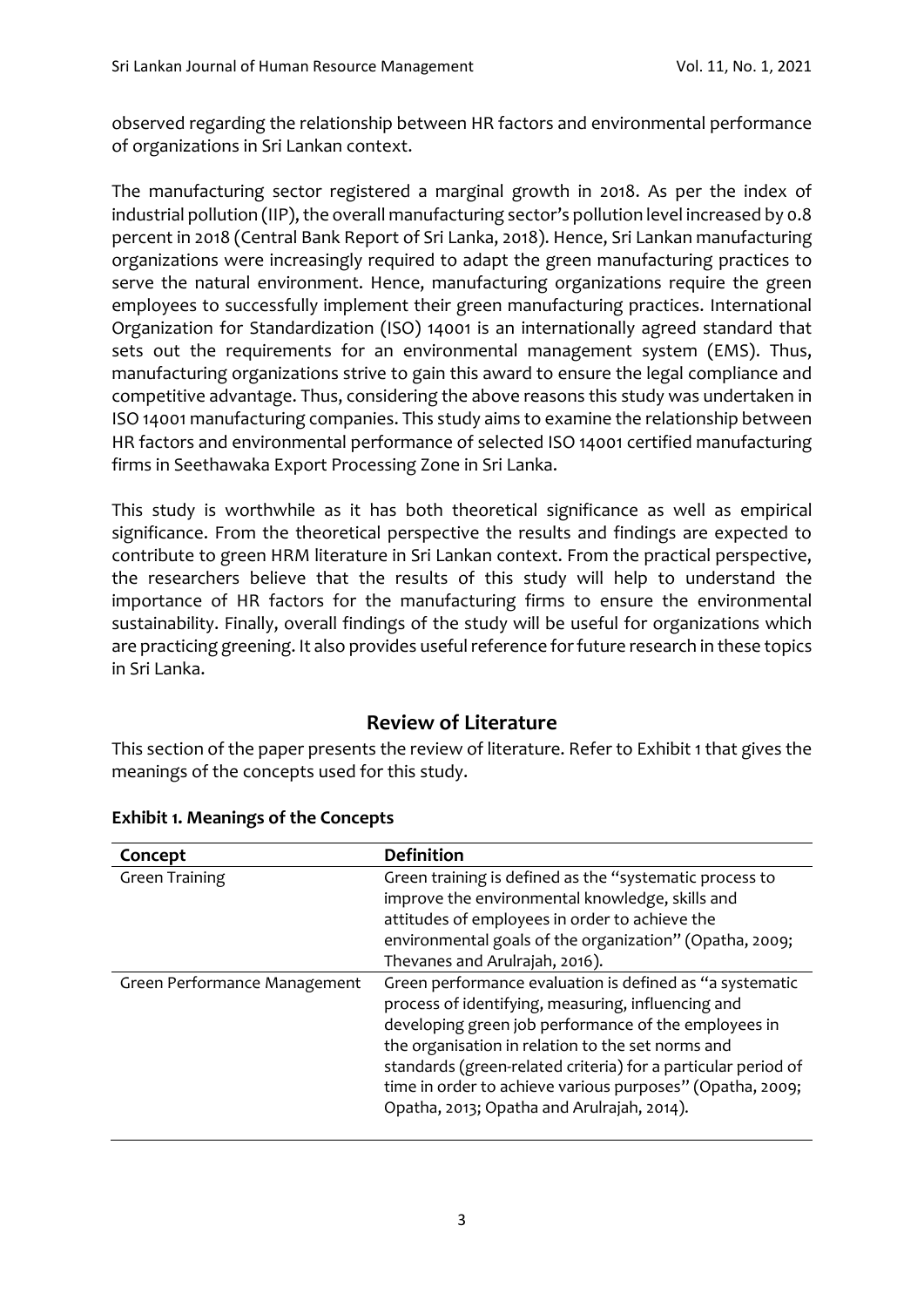|                           | Green performance management refers to "a system of        |  |  |  |  |
|---------------------------|------------------------------------------------------------|--|--|--|--|
|                           | evaluating activities of employees in the process of       |  |  |  |  |
|                           | environmental management" (Jabbar and Abid, 2014).         |  |  |  |  |
| Green Rewarding           | Green rewarding refers to "a system of monetary and        |  |  |  |  |
|                           | non-monetary workplace rewards for those who               |  |  |  |  |
|                           | contribute to the firm's environmental management          |  |  |  |  |
|                           | goals" (Jabbour, Santos, and Nagano, 2010)                 |  |  |  |  |
| Management Commitment     | Management commitment is defined as the                    |  |  |  |  |
|                           | "respondent's perception of top management's               |  |  |  |  |
|                           | environmental commitment to support for environmental      |  |  |  |  |
|                           | initiatives of organization" (Banerjee, Iyer, and Kashyap, |  |  |  |  |
|                           | $2003$ ).                                                  |  |  |  |  |
| Environmental Performance | Environmental performance was defined as a "firm's         |  |  |  |  |
|                           | effectiveness in meeting and exceeding society's           |  |  |  |  |
|                           | expectations in the concern over the natural               |  |  |  |  |
|                           | environment" (Judge and Douglas, 1998).                    |  |  |  |  |

#### **Relationship between Green Training and Environmental Performance**

Green training is considered as the one of the critical factors to ensure the success of environmental management of organization (Jabbour and Santos, 2008). Hence, organizations are in a necessity to provide the green training to all levels of employees. Green training is highly recommended for the employees to create the environmental awareness in the initial process for implementing the environmental initiatives and practices (Perron, Cote, and Duffy, 2006). Green training plays a key role by developing employees' green competencies and attitudes to ensure their active participation in the environmental initiatives of organizations (Thevanes and Arulrajah, 2016). Further, Thevanes and Arulrajah (2020) stated that green training activities make a constructive and cost-effective contribution to foster the environmental behaviours of employees to successfully confront the environmental challenges of the organizations. In addition, green training is also treated as a motivation factor to enhance the employees' green performance which leads to enrich the overall environmental performance of an organization. Compared with traditional training, green training can not only improve employees' productivity in their current jobs but also enhance employees' responsibility towards product lifecycles by considering environmental influences (Cantor, Morrow, and Montabon, 2012).

An empirical study conducted by Opatha and Kottawatta (2020b) in Sri Lankan context, also confirmed that employee feelings toward environmental protection and development lead to present the behaviors of preservationist, conservationist, nonpolluter and maker. Through environmental or green training organizations can influence employee feelings positively towards environmental protection and that may lead to improve environmental performance of the organization. Further, Joshi and Dhar (2020) revealed that green training influences the organizations' green creativity both directly and indirectly which is highly fruitful in achieving the superior environmental performance. Moreover, ISO 14001 environmental management standards also mandated the environmental training to the employees. Thus, contemporary organizations take more efforts to manage the environmental issues by using training and education programmes to create and retain environmental performance culture within the organizations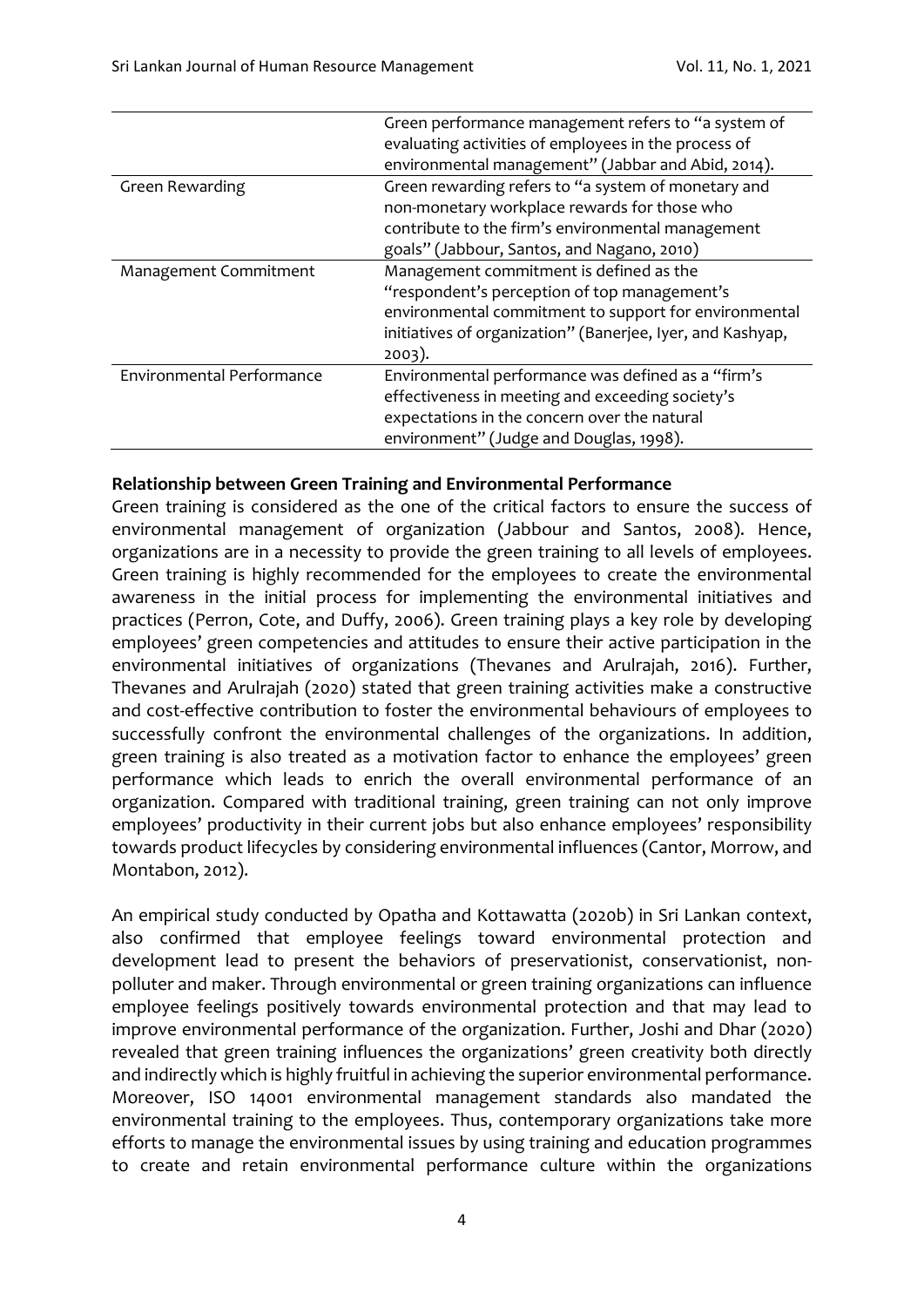(Renwick, Redman, and Maguire, 2013) which paves the way to enrich the employees' accountability and responsibility to achieve their environmental goals. According to the above literature, this study establishes that green training has a positive relationship with environmental performance of the organization as the first hypothesis of this study:

*Hypothesis 1: There is a positive relationship between green training and environmental performance of the organization.*

## **Relationship between Green Performance Management and Environmental Performance**

Measuring the employees' green performance is a critical part of green HRM which plays an important role in developing the green performance of employees (Arulrajah et al., 2015, Opatha, 2019). Green performance management involves with assessing employees' green performance and delivering feedback on their green performance (Jabbour and Santos, 2008; Zibaras and Coan, 2015). Thus, green performance management can be considered as the foundation to create a green culture that will drive the organization towards environmental excellence. Organizations are increasingly required to focus more on green performance appraisal due to the reason, this practice provides the strategy that assesses employee's job performance based on green-related standards and consists of an unconnected element for progress on greening in the performance feedback talk (Jabbour, Santos, and Nagano, 2010). Customizing performance management system to acknowledge employees' green behaviour, will positively enhance their perception of task meaningfulness, and motivate them to produce extra discretionary effort and display positive attitudes and commitment while handling environmentally related issues (Grobelna, 2019). Further, green performance management system may boost employees' environmental understanding of their environmental targets and responsibilities (Pham et al., 2020). According to Renwick, Jabbour, Muller-Camen, Redman, and Wilkinson (2015), communication of green schemes to all levels of employees, set green targets, goals and responsibilities for employees and include the green performance indicators for employees and etc. are considered as the powerful green performance management practices to accelerate the green performance of employees. According to the above literature, this study establishes that green performance management has a positive relationship with environmental performance of the organization as the second hypothesis of this study:

*Hypothesis 2: There is a positive relationship between green performance management and environmental performance of the organization.*

## **Relationship between Green Rewarding and Environmental Performance of the Organization**

Green rewarding can be considered as an effective practice to achieve the organization's environmental goals through appreciating the employees' green concern and effort in the form of financial and non-financial rewards. Green rewarding motivates and stimulates the employees to fulfill their environmental responsibilities with high level of environmental commitment and involvement (Govindarajulu and Daily, 2004). The use of environmental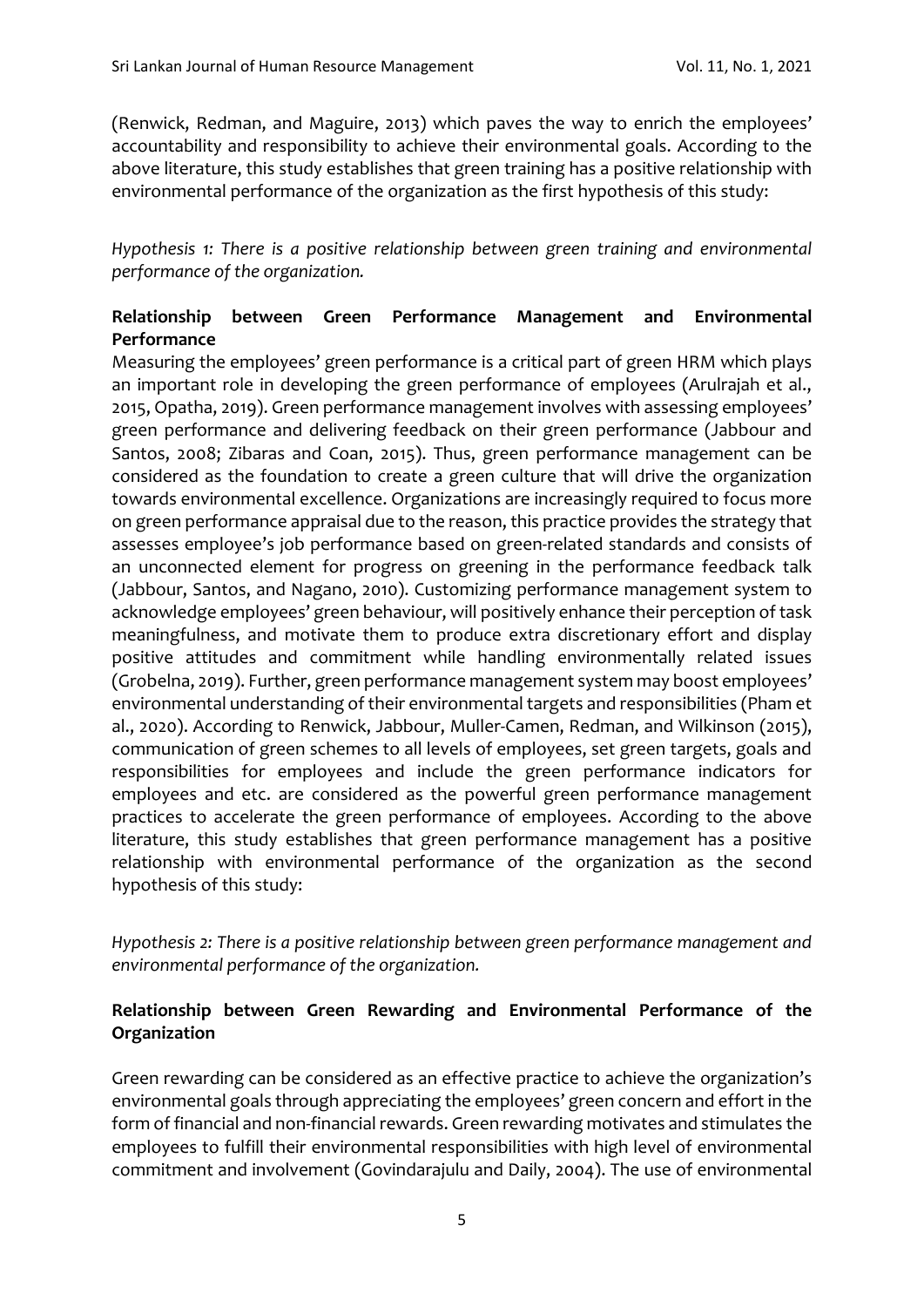rewards and recognition is seen to have a significant impact on employee willingness to generate eco-initiatives (Renwick et al., 2013).

Further, researchers suggested that organization can incorporate certain green rewarding practices such as green benefits (e.g., providing green cards and green product), monthly managerial bonuses for employees for good environmental management, executive compensation for managers for their green commitment, recognition based rewards in environmental management for employees (e.g., public recognition, awards, paid vacations) which are highly fruitful in motivating employees to actively participate in the environmental initiatives of organizations.

The individuals' perception of equality and satisfaction is influenced by their evaluation of the interchange between employee green performance and the firm's intrinsic and extrinsic rewards (Pinzone, Guerci, Lettieri, and Redman, 2016). However, it is important to maintain the differences in pay among employees by representing differences in green performance levels. It has been argued that employees may feel more motivated by nonfinancial rewards (e.g., recognition and praise) than the financial benefits (Jabbour, 2011). Hence, organizations need to pay more attention on incorporating more non-financial green awards to ensure the employees' satisfaction which paves the way upscale the overall environmental performance of the organization. Therefore, this study proposes the third hypothesis:

*Hypothesis 3: There is a positive relationship between green rewarding and environmental performance of the organization.*

#### **Relationship between Management Commitment and Environmental Performance of the Organization**

Several studies emphasized the importance of management commitment in achieving superior environmental performance (Zibarras and Coan, 2015; Robertson and Barling, 2013; Ronnenberg, Graham, and Mahmoodi 2011). In general, managers are playing a major role in determining the success or failure of organization. In this sense, top management is a strong internal political force that can drive the environmental sustainability of organization (Banerjee, Iyer, and Kashyap, 2003). Top management is responsible and accountable for creating and retaining the green culture within the organization (Govindarajulu and Daily, 2004). Top management commitment could help environmental management system implementation, because it allows commitment of resources such as time, money and staff (Tinsley, 2002). In addition, top management has the necessity to adapt the environmental management system in order to satisfy the stakeholders of the organization. Robertson and Barling (2013) stated that top managers' personal proenvironmental behaviours directly influenced on employees' pro-environmental behaviour. Further, top managers have the power to transmit the environmental values to the employees which pave the way to enhance the environmental excellence of organizations (Ones and Dilchert, 2013). According to the above literature, this study establishes that management commitment has a relationship with environmental performance of organization.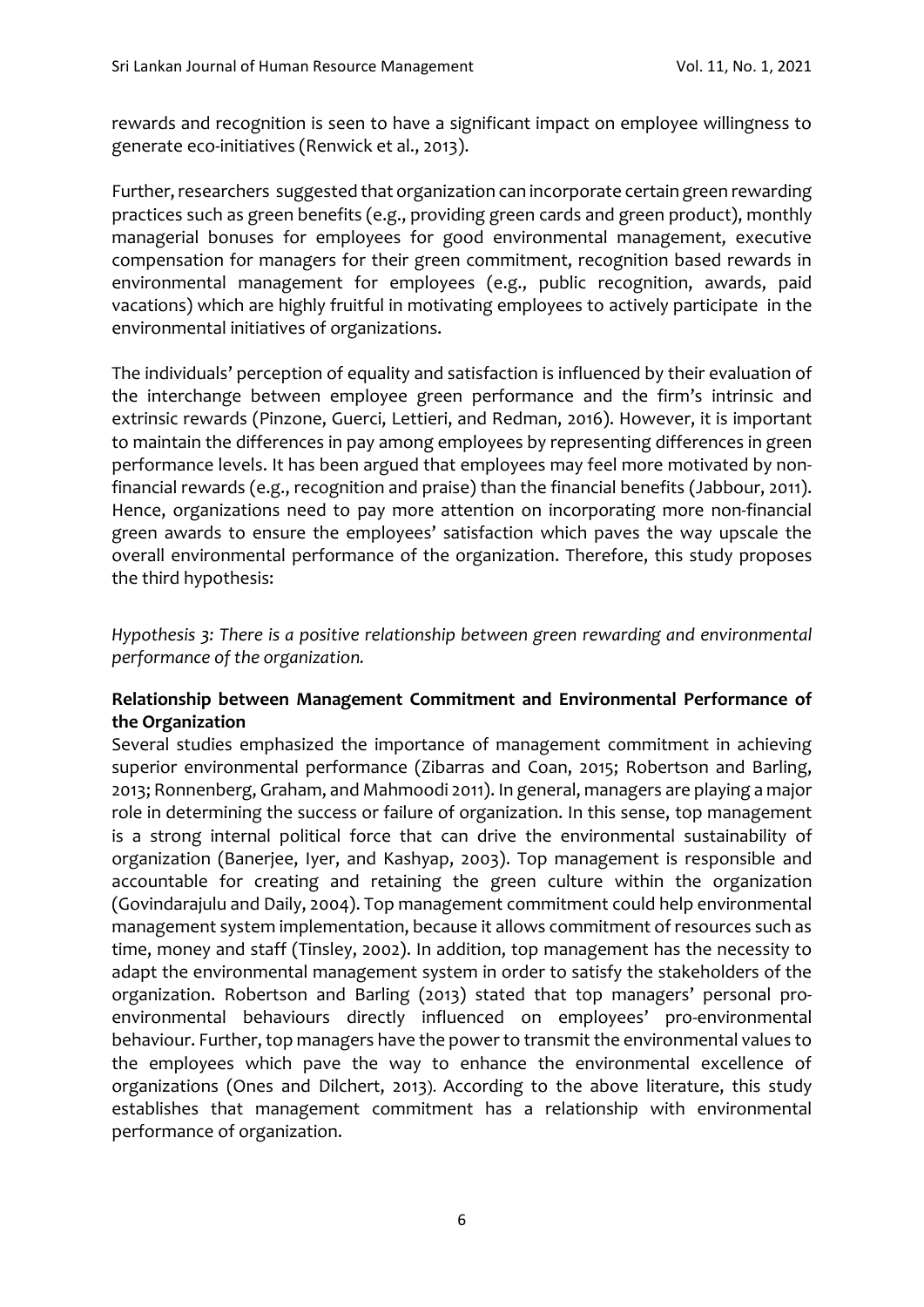*Hypothesis 4: There is a positive relationship between management commitment and environmental performance of the organization.*

Hence, based on the literature review, this paper proposes a conceptual model that shows the relationship between HR factors and environmental performance of organization (see Figure 1).



**Figure 1. Conceptual Framework**



# **Method**

#### **Study Design**

This study was based on the scientific approach as it focuses on examining the effect of fourindependent variables on one dependent variable. Purpose of the study was analytical and predictive as it tested hypotheses. Extent of researcher interference was minimal because studying these variables was done when they normally occurred without manipulating or controlling any variable. Study setting was non-contrived as the study was carried out in the natural environment without creating an artificial environment. Research strategy was survey as it involved collecting primary data through the use of a questionnaire. Unit of analysis was individual: employees of selected manufacturing firms in Seethawaka Export Processing Zone in Sri Lanka. Time horizon was cross-sectional as data collection was done at one point in time to answer the research questions.

#### **Data Collection**

The empirical data for the current study were collected from selected ISO 14001 certified manufacturing firms in Seethawaka Export Processing Zone in Sri Lanka. The primary data were collected through a questionnaire from 165 respondents (35 managers and 130 employees) at selected manufacturing firms. This study depends on primary data. The data of this study were collected from the respondents through structured questionnaire. The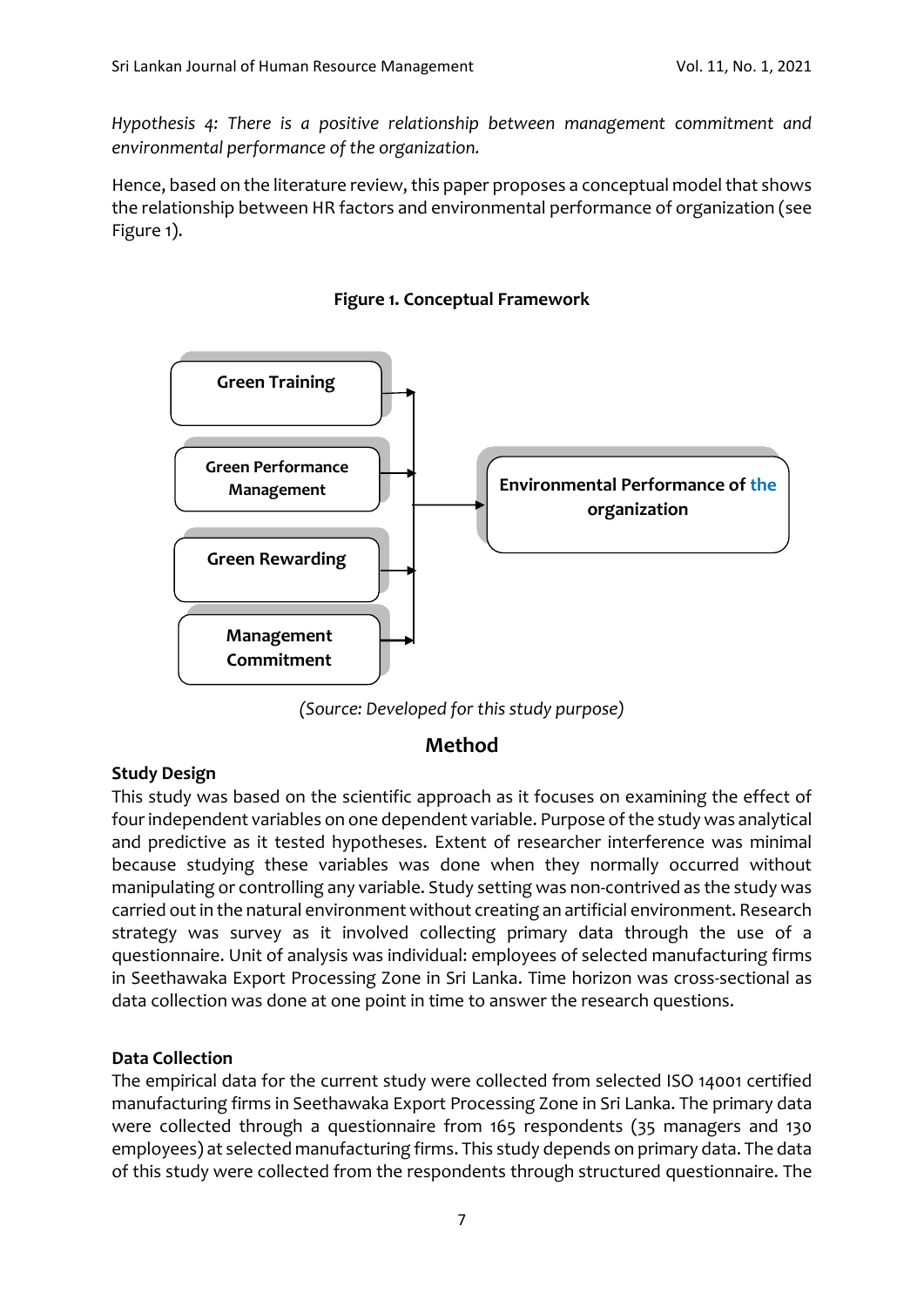questionnaire contained questions relating to HR factors and environmental performance of the organization.

#### **Instrument**

Variables namely green training, green performance management, green rewarding and management commitment (HR factors) were measured with twenty-seven items from Kaur (2011) and Tang, Chen, Jiang, Paillé, and Jia (2018). Environmental performance of organization was measured with six statements derived from Kaur (2011). Accordingly, reliability tests reveal Cronbach's alpha of 0.79 and 0.80 for the data of the variables HR factors and perceived environmental performance respectively. All scales have achieved acceptable coefficient alphas of at least 0.70 (Koonce and Kelly, 2014).

#### **Data Analysis Techniques**

Statistical Package for Social Sciences (SPSS) was used to analyze the primary data collected from the respondents. Correlation analysis was conducted to examine the relationship between the variables (Jahangir and Begum, 2008). According to Sekaran (2000), the correlation coefficient value (r) ranging from 0.10 to 0.29 is considered weak, from 0.30 to 0.49 is considered medium and from 0.50 to 1.0 is considered strong.

# **Findings of the Study**

#### **Profile of the Respondents**

The gender distribution of the respondents is 43.6% males and 56.4% females. The results revealed that the respondents are young, with 67.3 percent between 25 and 35 years. The results also revealed that 83.6 % respondents have the work experience below 5 years, 15.8 % of the respondents have work experience between 5 and 10 years and 0.6 % of the respondents have the experience above 10 years. Among the respondents, 21.2 % were managers and 78.8% were employees.

#### **Descriptive Analysis of the Variables**

Descriptive statistics are used to describe the basic feature of the data in a study. The descriptive statistics in the current study are displayed in Table 1.

| Variable                         | Mean  | <b>Standard Deviation</b> |
|----------------------------------|-------|---------------------------|
| <b>Green Training</b>            | 4.034 | 0.651                     |
| Green Performance Management     | 4.185 | 0.654                     |
| Green rewarding                  | 4.081 | 0.597                     |
| Management Commitment            | 3.840 | 0.510                     |
| <b>Environmental Performance</b> | 4.086 | 0.568                     |

*(Source: Survey Data)*

Descriptive statistics of the study revealed that, there were high level of HR factors namely green training, green performance management, green rewarding implemented in the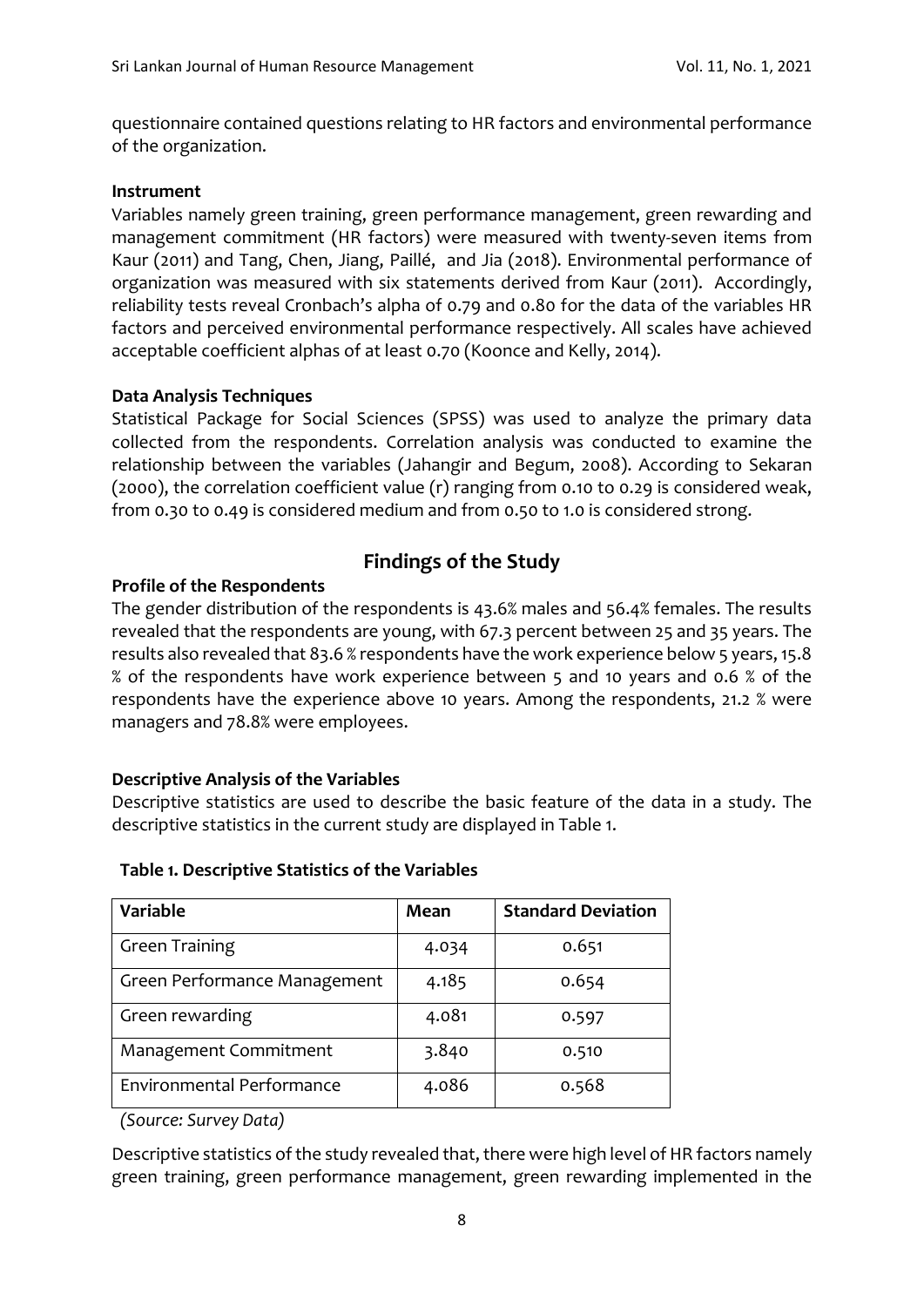selected manufacturing firms and managers have the high level of commitment to protect the natural environment. Further, results revealed that there was a high level of environmental performance recorded in the surveyed manufacturing firms.

#### **Relationship between Human Resource Factors and Environmental Performance**

The correlation analysis is a statistical method that is used to discover if there is a relationship between two variables or datasets, and how strong that relationship may be. The findings of the correlation analysis in the current study are displayed in Table 2.

|                                                            |                            | Environmental<br>Performance |  |  |  |
|------------------------------------------------------------|----------------------------|------------------------------|--|--|--|
| <b>Green Training</b>                                      | Pearson Correlation        | 0.633                        |  |  |  |
|                                                            | Sig. (2-tailed)            | 0.000                        |  |  |  |
| Green Performance Management                               | <b>Pearson Correlation</b> | 0.685                        |  |  |  |
|                                                            | Sig. (2-tailed)            | 0.000                        |  |  |  |
| <b>Green Rewarding</b>                                     | <b>Pearson Correlation</b> | 0.711                        |  |  |  |
|                                                            | Sig. (2-tailed)            | 0.000                        |  |  |  |
| Management Commitment                                      | Pearson Correlation        | 0.729                        |  |  |  |
|                                                            | Sig. (2-tailed)            | 0.000                        |  |  |  |
| ** Correlation is significant at the 0.01 level (2-tailed) |                            |                              |  |  |  |

|             |  |  |  | Table 2. Relationship between Human Resource Factors and Environmental |
|-------------|--|--|--|------------------------------------------------------------------------|
| Performance |  |  |  |                                                                        |

*(Source: Survey Data)*

Correlation analysis illustrates that green training has a strong positive correlation with environmental performance of organization. Correlation analysis also shows that there is a strong positive correlation between green performance management and environmental performance of organization. Further, correlation analysis indicated that green rewarding has strong positive correlation with environmental performance of organization. In addition, correlation analysis revealed that that there is a strong positive correlation between management commitment and environmental performance of organization. As all the relationships of variables namely green training and environmental performance (H1), green performance management and environmental performance (H2), green rewarding and environmental performance (H3), and green training and environmental performance (H4), reveal as positive (Table 2), the results confirm that H1, H2, H3 and H4 should be accepted. This result indicates that to reach environmental performance, the manufacturing organizations can use HR factors such as green training, green performance management, green rewarding and management commitment to enhance the employees' green competencies and motivate their employees.

# **Discussion and Conclusion**

This study aims to examine the relationship between HR factors and environmental performance of the organization. Our results provide substantial support for the proposed model. The empirical findings revealed that HR factors such as green training, green performance management, and green reward management have the significant and direct influence on the environmental performance of the organization. Organization can apply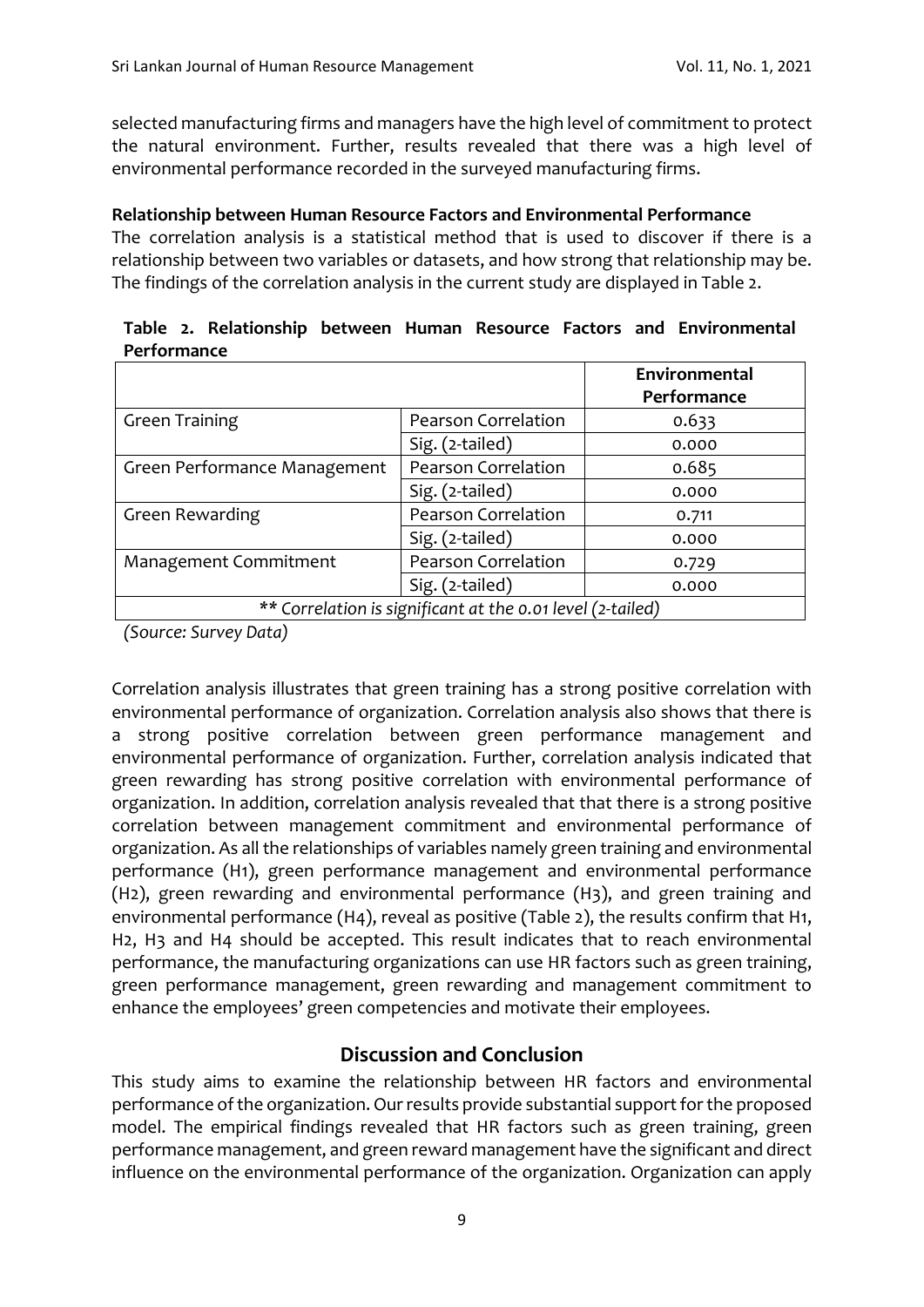these HR factors in order to enrich the green performance of employees via developing their green abilities, motivation to do work and involvement in available opportunities leading to enhance the environmental performance of organization, which ultimately contributes to the overall environmental sustainability of organization. Green training contributes to enhance the employees' green competencies and attitudes which are required to perform their environmental tasks, duties and responsibilities of the job.

Further, green performance management is considered as one of the effective green HRM practices to achieve the environmental performance of organizations which can be accomplished via assigning environmental targets and responsibilities to each and every employee as well as providing the feedback based on their green performance achievements. In addition to these, green reward management is highly fruitful in motivating the employees by providing monetary and non-monetary green benefits for individual contribution for the organizational environmental achievement. In addition to these HR factors, management commitment can also be treated as the deacon to reach the environmental sustainability, as well as managers are the exemplary roles to the employees to guide them through their green attitudes and behaviors.

In overall findings of the study revealed that HR factors namely green training, green performance management, green reward management and management commitment have the ability to contribute to the environmental performance of organization. This finding is consistent with previous researches (e.g. Zibarrasa and Coan, 2015: Islam et al., 2020; Luu, 2020; Joshi and Dhar, 2020; Pham et al., 2020; Ababneh, 2021) that indicated HR factors can increase the environmental performance of organization. The findings also serve as empirical evidence for various conceptual and theoretical studies on the subject in Sri Lankan context (e.g., Opatha, 2013; Opatha and Arulrajah, 2014; Arulrajah et al., 2015; Opatha and Kottawatta, 2020).

#### **Limitations and Direction for Future Research**

Despite the interesting findings in this study, a number of limitations should be acknowledged. First of all, data were obtained from the selected manufacturing companies in Sri Lanka in a quite small sample (N=165). Therefore, future studies may consider collecting deeper data from the respondents. Another limitation is the use of cross-sectional design in the study. The data were gathered at one time point, and therefore no conclusion can be taken about causal relations. The study is based only on quantitative research approach, where the qualitative research approach will be effective to get more explanation regarding the objectives of the study. Future studies should be done to investigate the antecedent variables related to the implementation of green HRM in an organizational context.

# **References**

Ababneh, O. M. (2021), How do green HRM practices affect employees' green behaviors? The role of employee engagement and personality attributes, *Journal of Environmental Planning and Management*, Vol. 64, No. 7, pp.1204-1226. https:// doi.or/10.1080/09640568.2020.1814708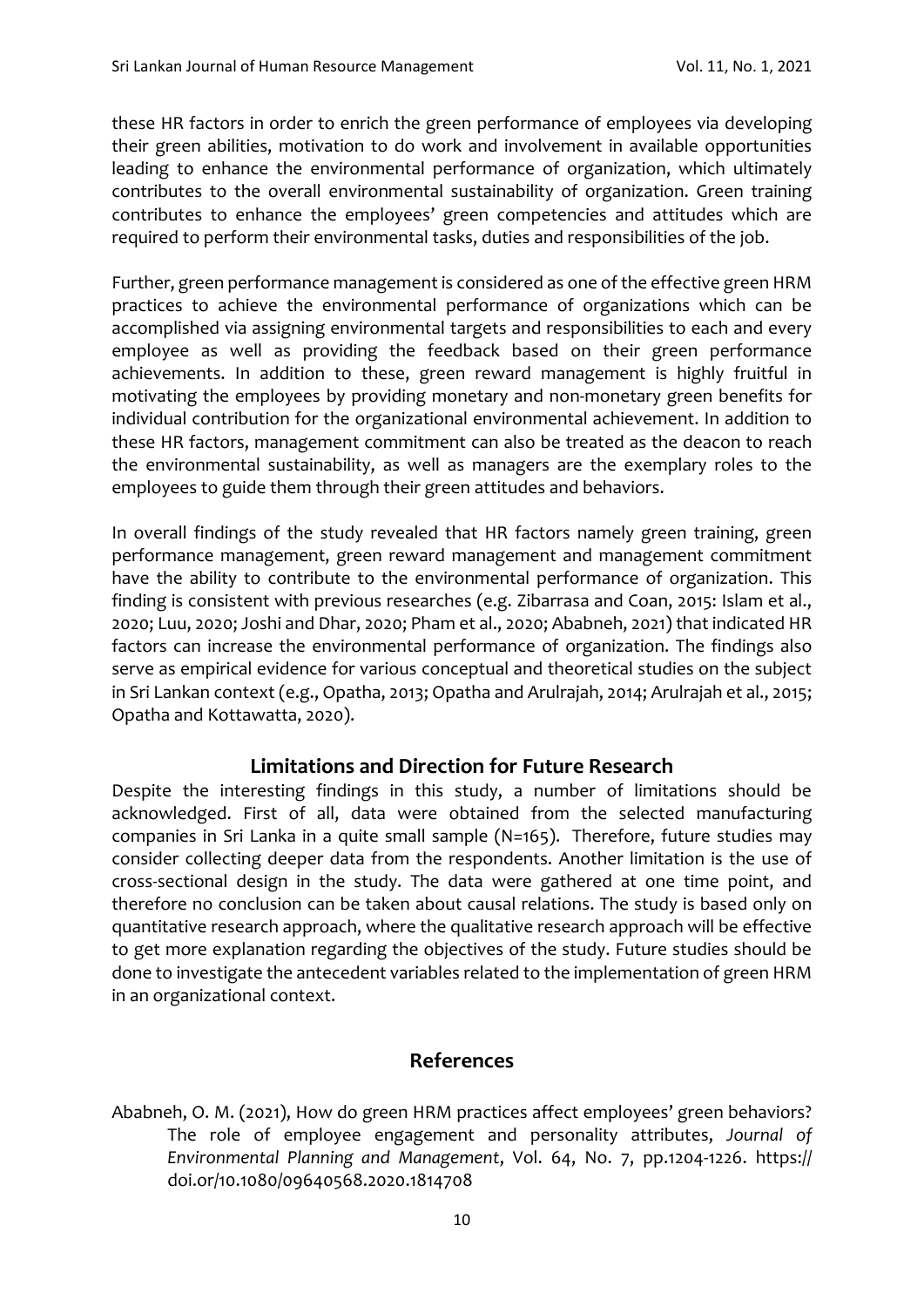- Amrutha, V. N. and Geetha, S. N. (2019), A systematic review on green human resource management: Implications for social sustainability, *Journal of Cleaner Production,*  Vo. 247, pp.119-13. https:// doi.org/10.1016/j.jclepro.2019.119131.
- Arulrajah, A. A. Opatha, H.H.D.N.P. and Nawaratne N.N.J. (2016), Employee Green Performance of Job: A Systematic Attempt towards Measurement, *Sri Lankan Journal of Human Resource Management*, Vol. 6, No. 1, pp. 37-62.
- Arulrajah, A. A. and Opatha, H. H. D. N. P. (2016), Analytical and Theoretical Perspectives on Green Human Resource Management: A Simplified Underpinning, *International Business Research*, Vol. 9, No. 12, pp.153-164.<http://dx.doi.org/10.5539/ibr.v9n12p153>
- Arulrajah, A. A.Opatha, H. H. D. N. P. and Nawaratne, N. N. J.(2015), Green human resource management practices: A review, *Sri Lankan Journal of Human Resource Management*, Vol. 5, No. 1, pp. 1-16[. https://doi.org/10.4038/sljhrm.v5i1.5624](https://doi.org/10.4038/sljhrm.v5i1.5624)
- Banerjee, S. B. Iyer, E. S. and Kashyap, R. K. (2003), Corporate environmentalism: Antecedents and influence of industry type, *Journal of Marketing,* Vol. 67, No. 2, pp.106-122. https://doi.org/10.1509%2Fjmkg.67.2.106.18604
- Central Bank of Sri Lanka (2018), 'Annual report', Central Bank of Sri Lanka, Colombo.
- Cantor, D.E. Morrow, P. C. and Montabon, F. (2012), Engagement in environmental behaviours among supply chain management employees: An organizational support theoretical perspective, *Journal of Supply Chain Management*, Vol. 48, No. 3, pp. 33-51. <https://doi.org/10.1111/j.1745-493X.2011.03257.x>
- Govindarajulu, N. and Daily, B. F. (2004), Motivating employees for environmental improvement. *Industrial Management and Data Systems*, Vol. 104, No. 4, pp. 364– 372. <https://doi.org/10.1108/02635570410530775>
- Grobelna, A. (2019), Effects of Individual and Job Characteristics on Hotel Contact Employees' Work Engagement and Their Performance Outcomes: A Case Study from Poland, *International Journal of Contemporary Hospitality Management*, Vol. 31, No. 1, pp. 349–369. https://doi.org 10. 1108/ijchm-08-2017-050
- Islam, M. A. Jantan, A. H. Yusoff, Y. M. Chong, C. W. and Hossain, M. S. (2020), Green Human Resource Management (GHRM) Practices and Millennial Employees' Turnover Intentions in Tourism Industry in Malaysia: Moderating Role of Work Environment, *Global Business Review,* pp.1-20. https://doi.org/10.1177%2F0972150920907000
- Jabbour, C. J. C. Santos F. C. A. and Nagano. M. S.(2010), Contributions of HRM throughout the stages of environmental management: Methodological triangulation applied to companies in Brazil, The *International Journal of Human Resource Management*, Vol. *21*, No. 7, pp.1049–1089. https://doi.org/10.1080/09585191003783512
- Jabbour, C. J. C. and Santos, F. C. A. (2008), Relationships between human resource dimensions and environmental management in companies: Proposal of a model, *Journal of Cleaner Production*, Vol. 16, No. 1, pp. 51–58. https://doi.org/10.1016/ j.jclepro.2006.07.025
- Jabbar, M. H. and Abid, M. (2014), GHRM: Motivating employees towards organizational environmental performance, *MAGNT Research Report,* Vol. *2*, No.4, pp. 267-278. https://doi.org/ 14.9831/1444-8939.2014/2-4/MAGNT.34
- Jabbour, C. J. C. (2011), How green are HRM practices, organizational culture, learning and teamwork? A Brazilian study, *[Industrial and Commercial Training](https://www.emerald.com/insight/publication/issn/0019-7858)*, Vol. 43, No. 2, pp. 98-105. <https://doi.org/10.1108/00197851111108926>
- Jahangir, N. and Begum, N. (2008), The Role of Perceived Usefulness, Perceived Ease of Use, Security and Privacy, and Customer Attitude to Engender Customer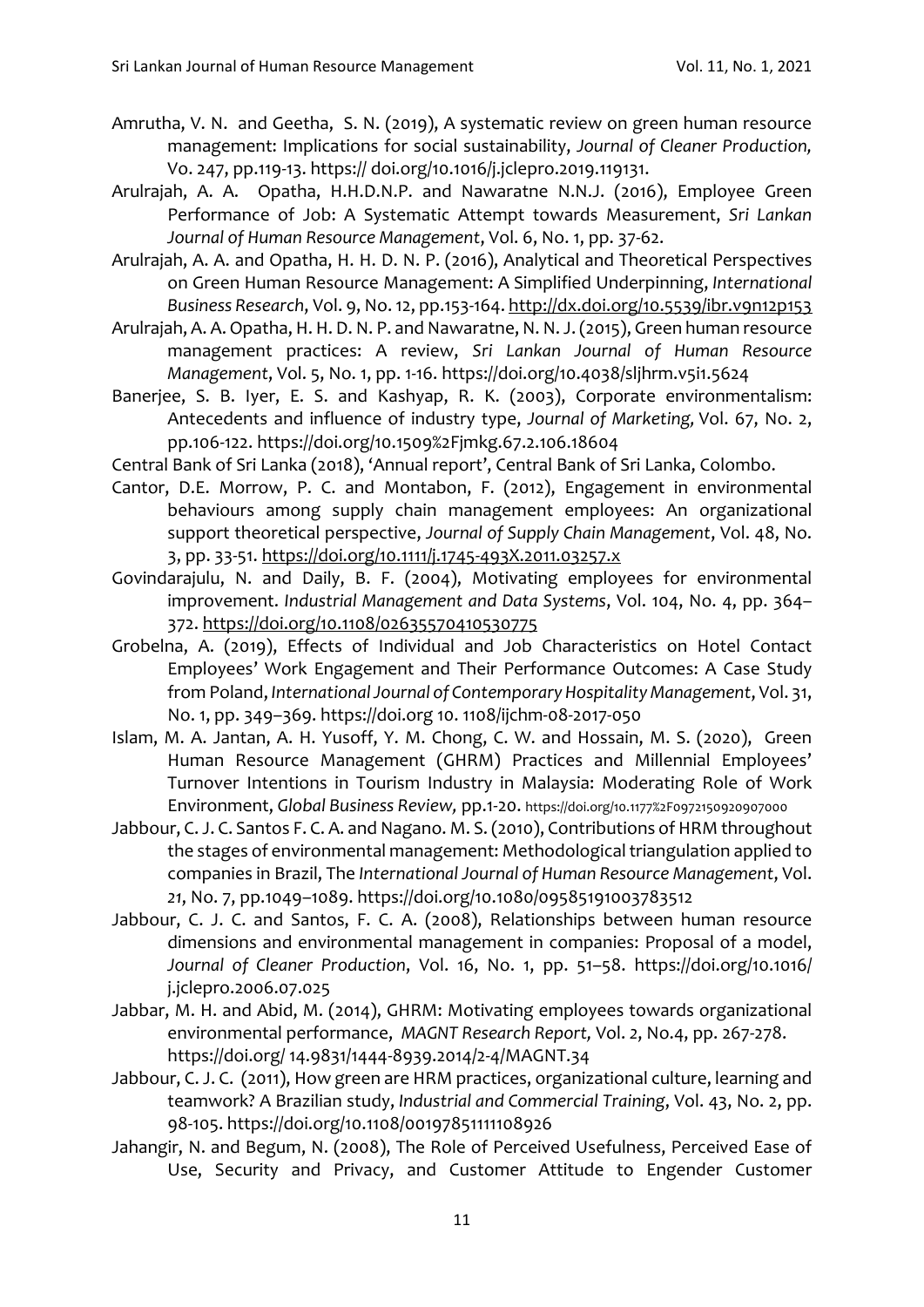Adaptation in the Context of Electronic Banking. *African Journal of Business Management*, Vol. 2, pp, 32-40.

- Judge, W. and Douglas, T. (1998), Performance implications of incorporating natural environmental issues into the strategic planning process: An empirical assessment, *Journal of Management Studies,* Vol. 35, No. 2, pp. 241-262. https://doi.org/10.1111/1467-6486.00092
- Joshi, G. and Dhar, R. L. (2020), Green training in enhancing green creativity via green dynamic capabilities in the Indian handicraft sector: The moderating effect of resource commitment, *Journal of Cleaner Production.* Vol. 267*,* 121948. Doi: <https://doi.org/10.1016/j.jclepro.2020.12194>
- Kaur, H. (2011), Impact of Human Resource Factors on Perceived Environmental Performance: an Empirical Analysis of a Sample of ISO 14001 EMS Companies in Malaysia, *Journal of Sustainable Development*, Vol. 4, No. 1, pp. 211.224.
- Koonce. G. L. and Kelly, M. D. (2014), Analysis of the reliability and validity of a mentor's assessment for principal internships, *NCPEA Education Leadership Review,* Vol. 1*5*, No. 2, pp. 33-48. https://files.eric.ed.gov /fulltext/EJ1105546.pdf
- Luu, T. T. (2019), Green human resource practices and organizational citizenship behavior for the environment: the roles of collective green crafting and environmentally specific servant leadership, *Journal of Sustainable Tourism*, Vol. 27, No. 8, pp. 1167- 1196. https://doi.org/10.1080/09669582.2019.1601731
- Luu, T. T. (2020), Integrating green strategy and green human resource practices to trigger individual and organizational green performance: the role of environmentally specific servant leadership, *Journal of Sustainable Tourism*, Vol. 28, No. 8, pp. 1193- 1222. https://doi.org/10.1080/09669582.2020.1729165
- Mousa, S. K. and Othman. M. (2020), The impact of green human resource management practices on sustainable performance in healthcare organizations: a conceptual framework, *Journal of Cleaner Production,* Vol. 243, 118595. [https://doi.org/10.1016/j.jclepro. 2019.118595](https://doi.org/10.1016/j.jclepro.%202019.118595)
- Ones, D.S. and Dilchert, S. (2013), *Measuring, understanding and influencing employee green behaviors*, In Huffman, A. H., and Klein, S. R. (eds), *Green organizations: Driving Change with I-O psychology*, Hove: Routledge.
- Opatha, H.H.D.N.P. (2009), *Human Resource Management: Personnel*, Colombo: Department of HRM, University of Sri Jayewardenepura.
- Opatha, H.H.D.N.P. (2013), Green Human Resource Management: A Simplified Introduction, *HR Dialogue*, Department of HRM, Faculty of Management Studies and Commerce, University of Sri Jayewardenepura, pp. 22-41.
- Opatha, H.H.D.N.P. and Arulrajah, A.A. (2014), Green human resource management: Simplified general reflections, *International Business Research*, Vol. 7, No. 8, pp.101- 112.<http://dx.doi.org/10.5539/ibr.v7n8p101>
- Opatha, H.H.D.N.P. (2015), *Organizational Behaviour*: *The Human Side of Work*, Colombo: Department of HRM, University of Sri Jayewardenepura.
- Opatha, H.H.D.N.P. (2019), *Sustainable Human Resource Management: Expanding Horizons of HRM*, Colombo: Department of HRM, University of Sri Jayewardenepura.
- Opatha, H. H. D. P. J. and Kottawatta, H. (2020a), Green HRM and Environmental (Green) Attitude: Do Green HRM Practices of Sri Lankan Tiles Industry Affect to Determine the Environmental (Green) Attitudes of the Employees?, *International Journal of Management Excellence,* Vol. 15, No. 2, pp. 2207-2219.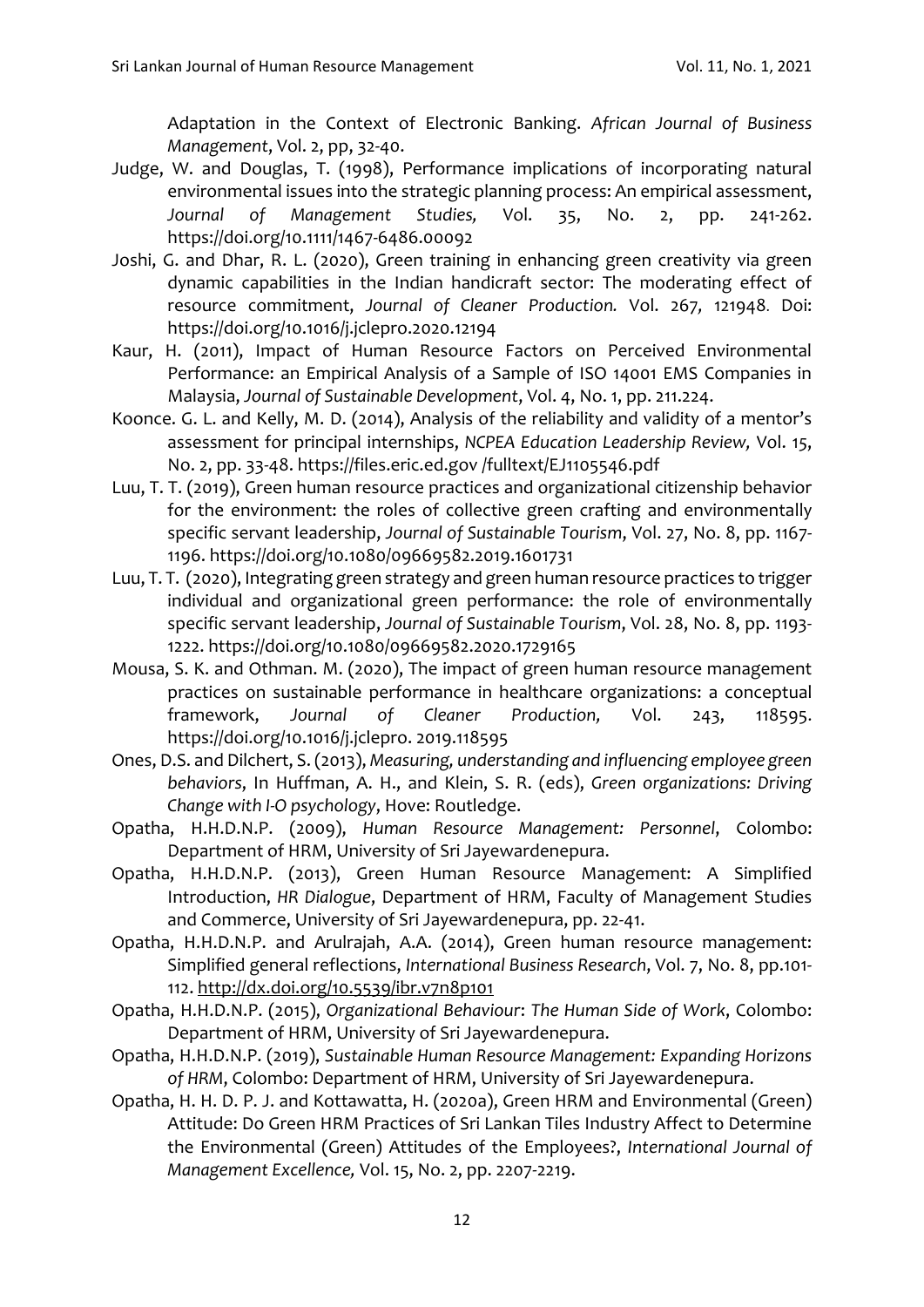- Opatha, H. H. D. P. J. and Kottawatta, H. (2020b), [Impact of Green Attitude on Green Work](https://www.researchgate.net/profile/Hhd-Pooja-Jayani-Opatha/publication/342898563_Impact_of_Green_Attitude_on_Green_Work_Behavior_An_Empirical_Study_of_Employees_in_a_Sri_Lankan_Tiles_Manufacturing_Company/links/5f0c72c4a6fdcc2f32336e05/Impact-of-Green-Attitude-on-Green-Work-Behavior-An-Empirical-Study-of-Employees-in-a-Sri-Lankan-Tiles-Manufacturing-Company.pdf)  [Behavior: An Empirical Study of Employees in a Sri Lankan Tiles Manufacturing](https://www.researchgate.net/profile/Hhd-Pooja-Jayani-Opatha/publication/342898563_Impact_of_Green_Attitude_on_Green_Work_Behavior_An_Empirical_Study_of_Employees_in_a_Sri_Lankan_Tiles_Manufacturing_Company/links/5f0c72c4a6fdcc2f32336e05/Impact-of-Green-Attitude-on-Green-Work-Behavior-An-Empirical-Study-of-Employees-in-a-Sri-Lankan-Tiles-Manufacturing-Company.pdf)  [Company,](https://www.researchgate.net/profile/Hhd-Pooja-Jayani-Opatha/publication/342898563_Impact_of_Green_Attitude_on_Green_Work_Behavior_An_Empirical_Study_of_Employees_in_a_Sri_Lankan_Tiles_Manufacturing_Company/links/5f0c72c4a6fdcc2f32336e05/Impact-of-Green-Attitude-on-Green-Work-Behavior-An-Empirical-Study-of-Employees-in-a-Sri-Lankan-Tiles-Manufacturing-Company.pdf) *Asian Journal of Social Science and Management Technology*, Vol. 4, No. 2, pp. 1-7.
- Pham, N. T., Jabbour, C. J. C., Vo-Thanh. T, Huynh, T. L. D. and Santos, C. (2020), Greening hotels: does motivating hotel employees promote in-role green performance? The role of culture, *Journal of Sustainable Tourism*, pp. 1-20. <https://doi.org/10.1080/09669582.2020.1863972>
- Perron, G. M, Côté R. P. and Duffy, J. F. (2006), Improving environmental awareness training in business, *Journal of Cleaner Production*, Vol. 14, No. 6, pp. 551-562. https://doi.org/10.1016/j.jclepro.2005.07.006
- Pinzone, M., Guerci, M. Lettieri, E., and Redman, T. (2016), Progressing in the Change Journey Towards Sustainability in Healthcare: The Role of Green HRM, Journal *of Cleaner Production*. Vol. 122, pp. 201–211. [https://doi.org/10.1016/j.jclepro.2016.02.031.](https://doi.org/10.1016/j.jclepro.2016.02.031)
- Renwick, D. W. S. Jabbour, C. J. C. Muller-Camen, M. Redman. T. and Wilkinson. A. (2015), Contemporary developments in Green (environmental) HRM scholarship, *International Journal of Human Resource Management*, Vol. *27*, No.1–2, pp. 114–128. https://doi.org/10.1080/09585192.2015.1105844
- Renwick, D. W. S., Redman, T. and Maguire, S. (2013), Green human resource management: A review and research agenda, *International Journal of Management Reviews,* Vol. 15, No. 1, pp.1-14. http://dx.doi.org/10.1111/ijmr.2013.15.issue-1
- Robertson, J. L. and Barling, J. (2013), Greening organizations through leaders' influence on employees' pro-environmental behaviors, *Journal of Organizational Behavior*, Vol. 34, pp. 176–194. https://doi.org/10.1002/job.1820
- Ronnenberg, S. K. Graham, M. E. and Mahmoodi, F. (2011), The important role of change management in environmental management system implementation, *International Journal of Operations and Production Management*, Vol. 31, No. 6, pp. 631–647. https://doi.org/10.1108/01443571111131971.
- Robertson, J. L. and Barling, J. (2013), Greening organizations through leaders' influence on employees' pro-environmental behaviors, *Journal of Organizational Behavior*, Vol. 34, No. 2, pp. 176–194. <https://doi.org/10.1002/job.1820>
- Sekaran, U. (2000), *Research methods for business: A skill-building approach* (3<sup>rd</sup> ed.). New York: Hermitage Publishing Services.
- Tang, G. Chen, Y. Jiang, Y. Paillé. P. and Jia, J. (2018), Green human resource management practices: Scale development and validity, *Asia Pacific Journal of Human Resources*, Vol. 56, No.1, pp. 31–55. https://doi.org/ 10.1111/1744‐7941.12147
- Thevanes, N. and Arulrajah, A.A. (2016), The Relationships among Environmental Training, Environmental Attitude of Employee, Environmental Behavior of Employee and Environmental Orientation of Organization: A Review of Literature. *Proceedings of the 13th International Research Conference on Business Management (ICBM)*, University of Sri Jayewardenepura, Sri Lanka, pp. 416-438.
- Thevanes, N. and Arulrajah, A. A (2020), Environmental Training and Environmental Orientation of Organization: The Mediating Role of Environmental Behavior of Employee, *Sri Lankan Journal of Human Resource Management*, Vol. 10, No. 2, pp. 46-62.
- Tinsley, S. (2002), EMS Models for Business Strategy Development, *Business Strategy and the Environment,* Vol. 11, pp. 376-390.